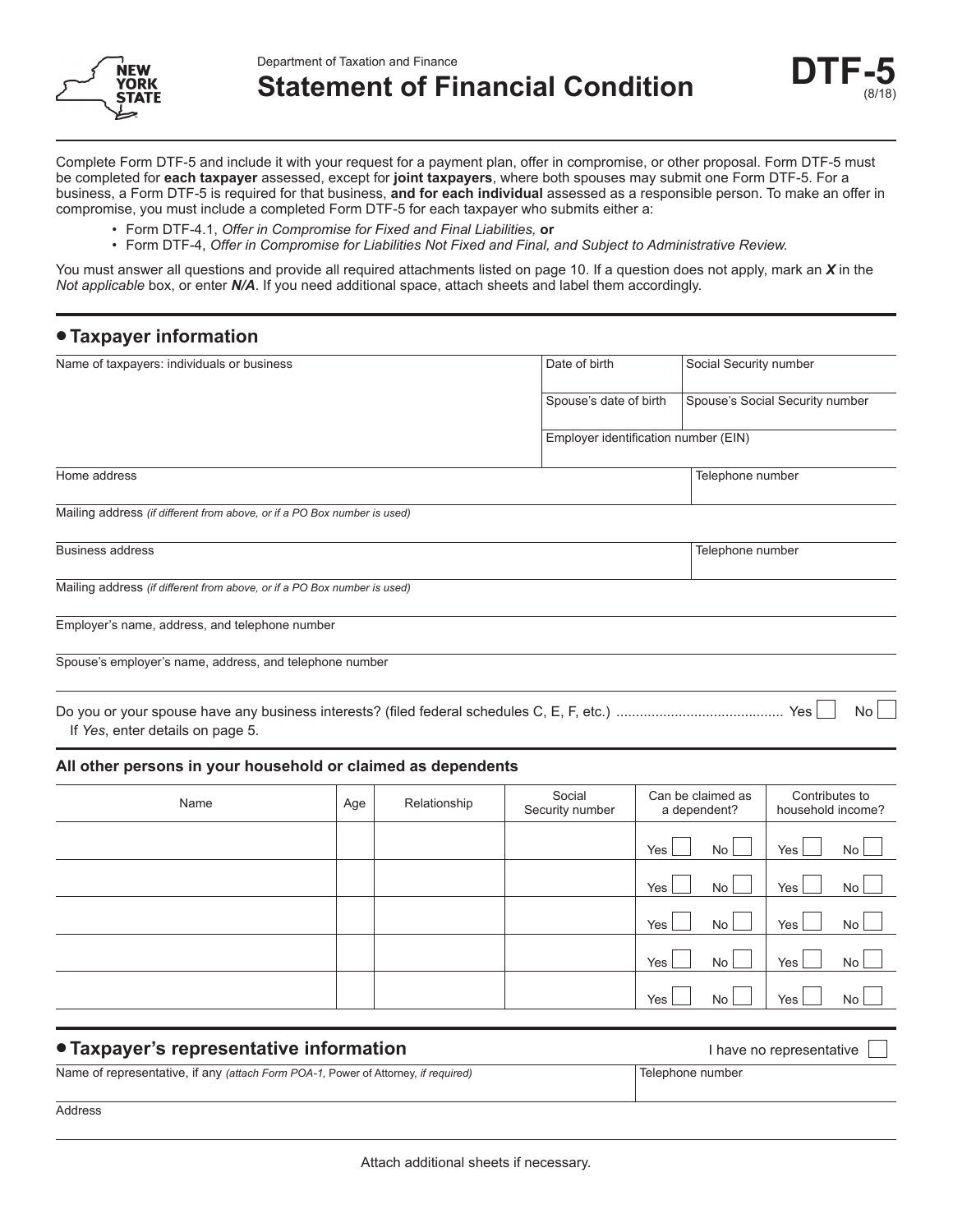#### **• Assets** *As of Date*

Enter the balance for each of the following, using the most current value. If any of the following amounts are **negative**, enter *0*.

**Cash on hand Box (A) – Total cash on hand** *(also enter on page 7, line 1)*  $\int$ 

**(A)**

| <b>Bank accounts</b> (domestic and foreign)                                      |  |       |       |                                                                      |                |                        | Not applicable |           |
|----------------------------------------------------------------------------------|--|-------|-------|----------------------------------------------------------------------|----------------|------------------------|----------------|-----------|
| Name of financial institution                                                    |  |       | Type* |                                                                      | Account number |                        | <b>Balance</b> |           |
|                                                                                  |  |       |       |                                                                      |                |                        |                |           |
|                                                                                  |  |       |       |                                                                      |                |                        |                |           |
|                                                                                  |  |       |       |                                                                      |                |                        |                |           |
| * Type may include: checking, savings,<br>money market, stored value cards, etc. |  |       |       | Box (B) - Total balance (also enter on page 7, line 2) $  \$         |                |                        | (B)            |           |
|                                                                                  |  |       |       |                                                                      |                |                        |                | <b>No</b> |
|                                                                                  |  |       |       |                                                                      |                |                        |                |           |
| <b>Brokerage accounts</b>                                                        |  |       |       |                                                                      |                |                        | Not applicable |           |
| Institution or brokerage name                                                    |  | Type* |       | Account number                                                       | Market value   | Less:<br>Loans, if any | Net value      |           |
|                                                                                  |  |       |       |                                                                      |                |                        |                |           |
|                                                                                  |  |       |       |                                                                      |                |                        |                |           |
|                                                                                  |  |       |       |                                                                      |                |                        |                |           |
| * Type may include: stocks, bonds, other<br>investments, etc.                    |  |       |       | Box (C) - Total net value (also enter on page 7, line 3) $ $ \$      |                |                        | (C)            |           |
| <b>Retirement accounts</b>                                                       |  |       |       |                                                                      |                |                        | Not applicable |           |
| Institution or custodian name                                                    |  | Type* |       | Account number                                                       | Market value   | Less:<br>Loans, if any | Net value      |           |
|                                                                                  |  |       |       |                                                                      |                |                        |                |           |
|                                                                                  |  |       |       |                                                                      |                |                        |                |           |
| Type may include: 401K, IRA, pension,<br>profit sharing, etc.                    |  |       |       | Box (D) - Total net value (also enter on page 7, line 4) $ $ \$      |                |                        | (D)            |           |
| Cash value of life insurance policies                                            |  |       |       |                                                                      |                |                        | Not applicable |           |
| Institution company name<br>Type*                                                |  |       |       | Policy number                                                        | Cash value     | Less:<br>Loans, if any | Net value      |           |
|                                                                                  |  |       |       |                                                                      |                |                        |                |           |
|                                                                                  |  |       |       |                                                                      |                |                        |                |           |
|                                                                                  |  |       |       |                                                                      |                |                        |                |           |
| * Type may include: term, whole life, etc.                                       |  |       |       | Box (E) - Total net cash value (also enter on page 7, line 5) $ $ \$ |                |                        | (E)            |           |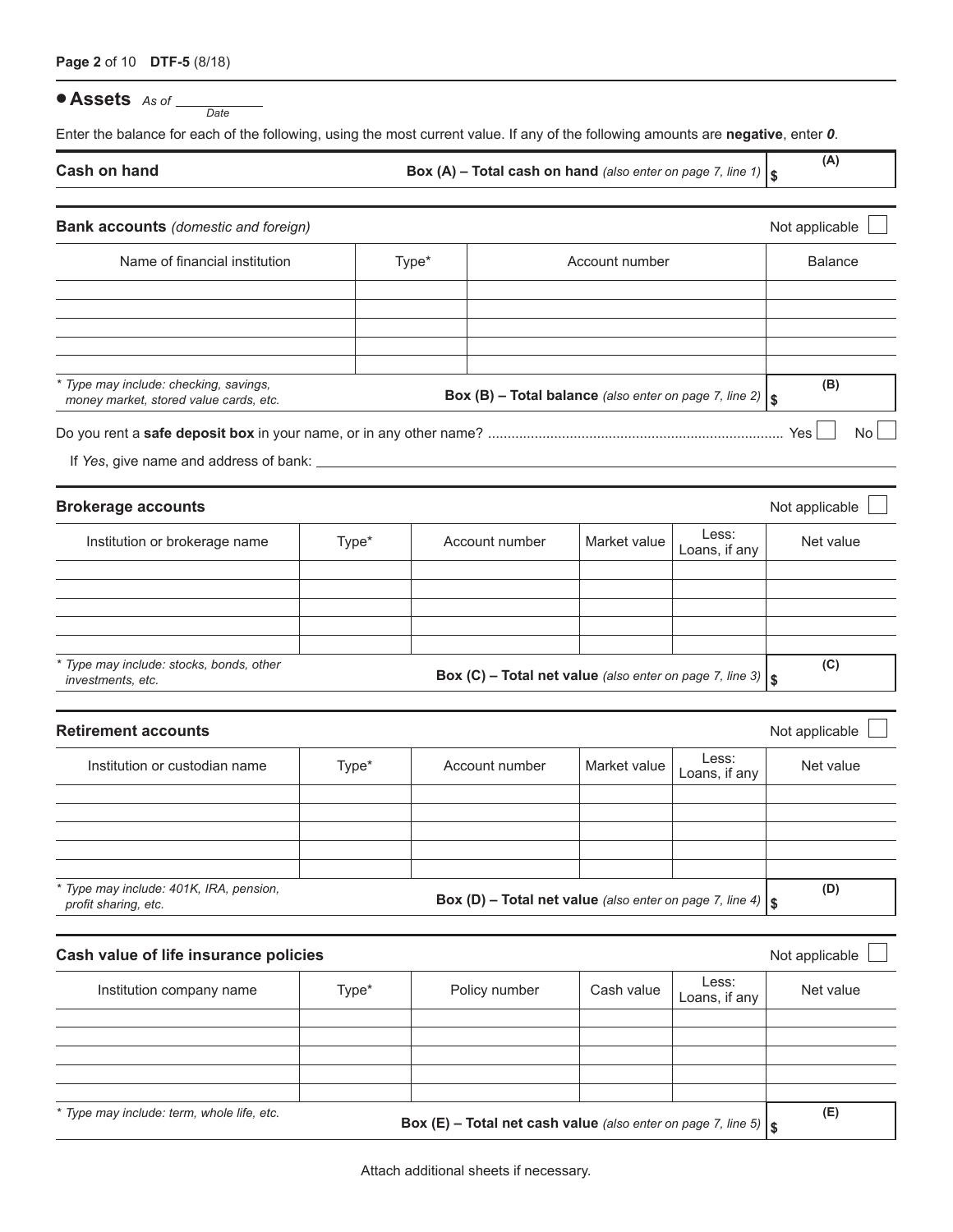| <b>Assets</b> (continued) As of _                                                                                                                                                   | Date          |                                                                                 |                        |                                |                      |
|-------------------------------------------------------------------------------------------------------------------------------------------------------------------------------------|---------------|---------------------------------------------------------------------------------|------------------------|--------------------------------|----------------------|
| <b>Accounts receivable</b>                                                                                                                                                          |               |                                                                                 |                        |                                | Not applicable       |
| Name and address                                                                                                                                                                    | Date recorded | Book value                                                                      | Less:<br>Loans, if any | Date pledged,<br>if applicable | Net value            |
|                                                                                                                                                                                     |               |                                                                                 |                        |                                |                      |
|                                                                                                                                                                                     |               | Box (F) - Total net value (also enter on page 7, line 6) $ $ \$                 |                        |                                | (F)                  |
| Inventory                                                                                                                                                                           |               |                                                                                 |                        |                                | Not applicable       |
| Detailed description                                                                                                                                                                | Date recorded | Book value                                                                      | Less:<br>Loans, if any | Date pledged,<br>if applicable | Net value            |
|                                                                                                                                                                                     |               |                                                                                 |                        |                                |                      |
|                                                                                                                                                                                     |               | Box (G) - Total net value (also enter on page 7, line 7) $ $ \$                 |                        |                                | (G)                  |
| <b>Notes receivable</b>                                                                                                                                                             |               |                                                                                 |                        |                                | Not applicable       |
| Name and address                                                                                                                                                                    | Date recorded | Book value                                                                      | Less:<br>Loans, if any | Date pledged,<br>if applicable | Net value            |
|                                                                                                                                                                                     |               |                                                                                 |                        |                                |                      |
|                                                                                                                                                                                     |               | Box (H) - Total net value (also enter on page 7, line 8) $  \$                  |                        |                                | (H)                  |
| Valuable items, machinery, and equipment<br>(List any artwork, collections, jewelry, items in safe deposit boxes, tools, furniture, fixtures, etc. that you own fully or partially) |               |                                                                                 |                        |                                | Not applicable       |
|                                                                                                                                                                                     | Description   |                                                                                 |                        | Fair market value              | Loan balance, if any |
|                                                                                                                                                                                     |               |                                                                                 |                        |                                |                      |
|                                                                                                                                                                                     |               |                                                                                 |                        |                                |                      |
|                                                                                                                                                                                     |               | Box (I) - Total fair market value (enter Asset on page 7, line 9) $  \$         |                        | (1)                            |                      |
|                                                                                                                                                                                     |               | Box (J) - Total loan balance, if any (enter Liability on page 7, line 18) $  \$ |                        |                                | $(\mathsf{J})$       |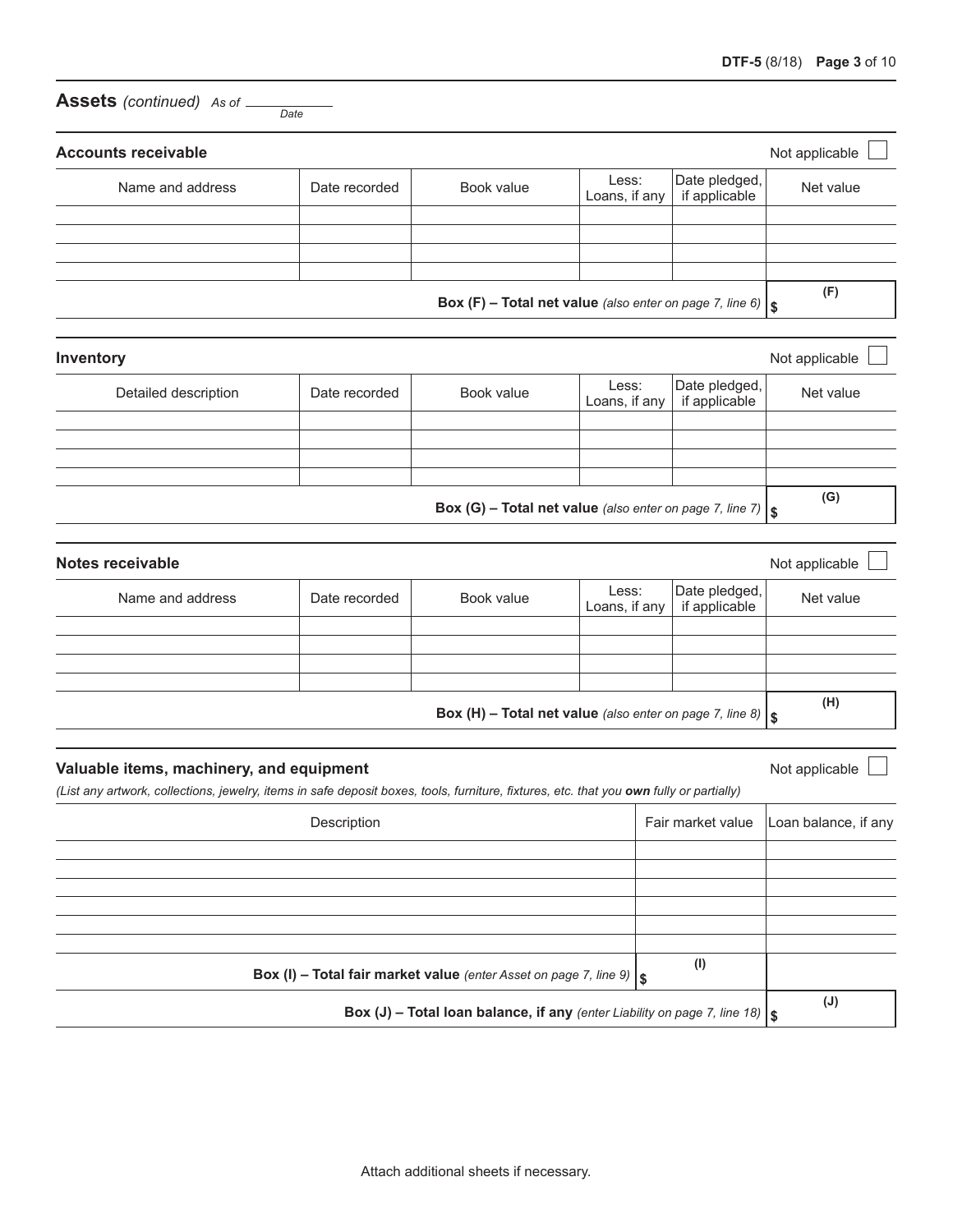**Assets** *(continued) As of Date*

| <b>Real estate</b><br>(List any house, condo, co-op, timeshare, land, commercial property, etc. that you own fully or partially, located inside and outside of the country) |                                                                            |         |                              |                                                                                   | Not applicable           |
|-----------------------------------------------------------------------------------------------------------------------------------------------------------------------------|----------------------------------------------------------------------------|---------|------------------------------|-----------------------------------------------------------------------------------|--------------------------|
| Complete address                                                                                                                                                            | Description*                                                               | Owners  | Current fair<br>market value | Mortgage balance,<br>if any                                                       | Unpaid property<br>taxes |
|                                                                                                                                                                             |                                                                            |         |                              |                                                                                   |                          |
|                                                                                                                                                                             |                                                                            |         |                              |                                                                                   |                          |
|                                                                                                                                                                             |                                                                            |         |                              |                                                                                   |                          |
| Box (K) - Total fair market value (enter Asset on page 7, line 10) $s$                                                                                                      |                                                                            |         | (K)                          |                                                                                   |                          |
|                                                                                                                                                                             | Box (L) - Total mortgage balance (enter Liability on page 7, line 19) $s$  |         |                              | (L)                                                                               |                          |
| * Description may include: primary residence,<br>vacation home, rental property, etc.                                                                                       |                                                                            |         |                              | Box (M) - Total unpaid property taxes (enter Liability on page 7, line 20) $  \S$ | (M)                      |
| <b>Foreclosure proceedings:</b>                                                                                                                                             |                                                                            |         |                              |                                                                                   | Not applicable           |
|                                                                                                                                                                             |                                                                            |         |                              |                                                                                   | No                       |
|                                                                                                                                                                             |                                                                            |         |                              |                                                                                   |                          |
|                                                                                                                                                                             |                                                                            |         |                              |                                                                                   | <b>No</b>                |
| <b>Vehicles</b><br>(List any cars, boats, motorcycles, trucks, aircraft, etc. that you own)                                                                                 |                                                                            |         |                              |                                                                                   | Not applicable           |
| Year, make, and model                                                                                                                                                       | Plate number or<br>Reg. number                                             | Mileage | Owners                       | Fair market value                                                                 | Loan balance             |
|                                                                                                                                                                             |                                                                            |         |                              |                                                                                   |                          |
|                                                                                                                                                                             |                                                                            |         |                              |                                                                                   |                          |
|                                                                                                                                                                             |                                                                            |         |                              |                                                                                   |                          |
|                                                                                                                                                                             |                                                                            |         |                              |                                                                                   |                          |
|                                                                                                                                                                             | Box (N) - Total fair market value (enter Asset on page 7, line 11) $s$     |         |                              | (N)                                                                               |                          |
|                                                                                                                                                                             |                                                                            |         |                              | Box (O) - Total loan balance (enter Liability on page 7, line 21) $\frac{1}{3}$   | (O)                      |
| <b>Leased vehicles</b>                                                                                                                                                      | (List any cars, boats, motorcycles, trucks, aircraft, etc. that you lease) |         |                              |                                                                                   | Not applicable           |
| Year, make, and model                                                                                                                                                       | Plate number or<br>Reg. number                                             | Mileage | Lessee name(s)               | Date of lease                                                                     | Term of lease            |
|                                                                                                                                                                             |                                                                            |         |                              |                                                                                   |                          |
|                                                                                                                                                                             |                                                                            |         |                              |                                                                                   |                          |
|                                                                                                                                                                             |                                                                            |         |                              |                                                                                   |                          |
|                                                                                                                                                                             |                                                                            |         |                              |                                                                                   |                          |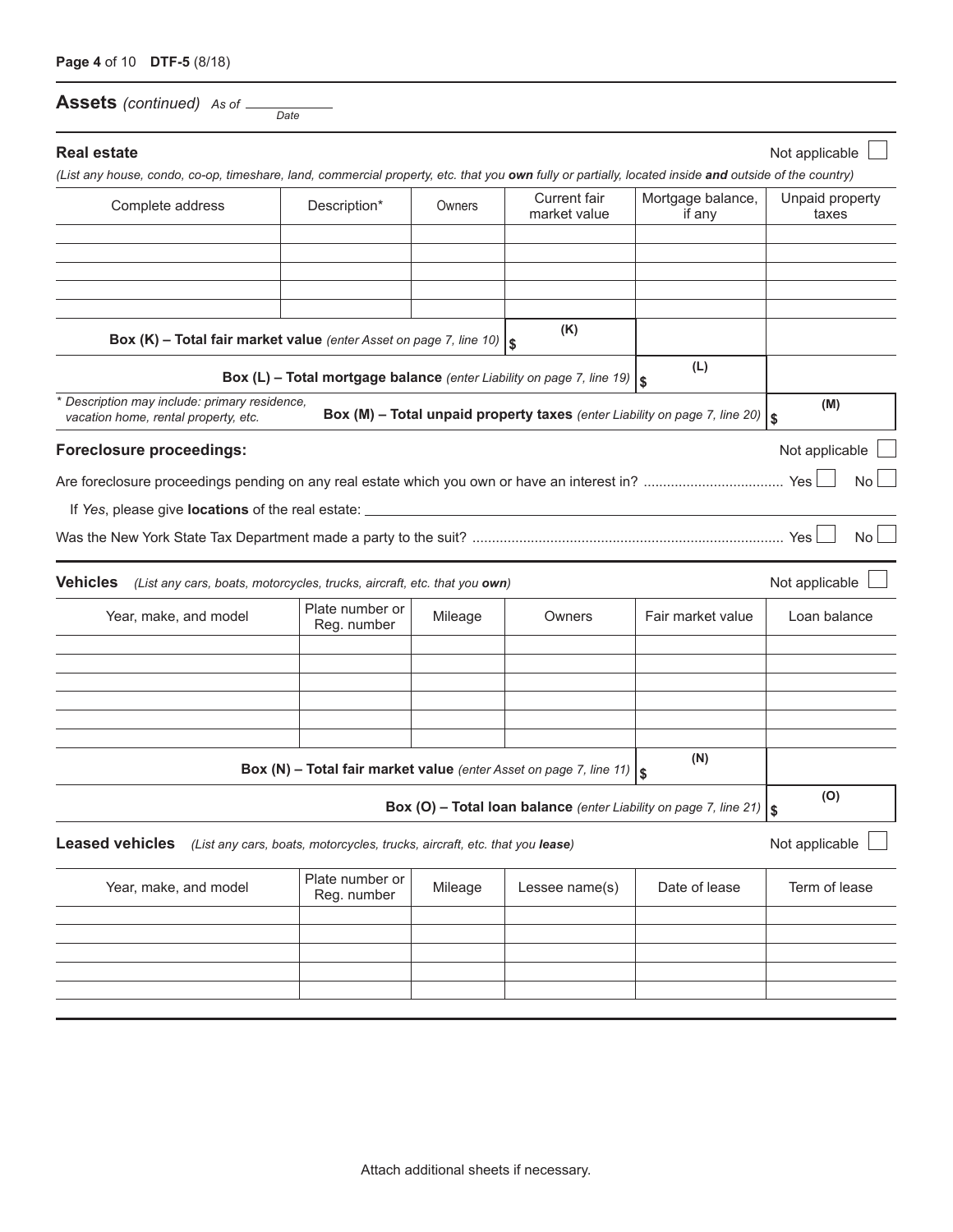#### **Assets** *(continued) As of*

| Interest in trust or estate                                                                                                     |                                                                            |        | Not applicable $\Box$     |                |  |
|---------------------------------------------------------------------------------------------------------------------------------|----------------------------------------------------------------------------|--------|---------------------------|----------------|--|
|                                                                                                                                 |                                                                            |        | Yes                       | N <sub>0</sub> |  |
|                                                                                                                                 |                                                                            |        |                           |                |  |
| Do you have any life interest or remainder interest, either vested or contingent, in any trust or estate?  Yes $\Box$ No $\Box$ |                                                                            |        |                           |                |  |
| If Yes to any of the above, furnish a copy of the instrument creating the trust or estate. Also, complete the table below.      |                                                                            |        |                           |                |  |
| Name of trust or estate                                                                                                         | Annual income you received   Present value of trust or<br>from this source | estate | Value of your<br>interest |                |  |

|                                                                                        | $\sim$ | .  |
|----------------------------------------------------------------------------------------|--------|----|
|                                                                                        |        |    |
|                                                                                        |        |    |
| <b>Box (P) – Total value of your interest</b> (enter Assets on page 7, line 12) $\int$ |        | (P |
|                                                                                        |        |    |

**Business interests** (from page 1, if you marked Yes) Not applicable Learning and the state of the state of the state of the state of the state of the state of the state of the state of the state of the state of the state

If you or your spouse have ownership in any business, complete the table below. You must complete this section if you:

• filed federal schedules C, E, F, and other federal business forms filed by an individual in the preceding 3 years.

- received federal schedules K-1 in the preceding 3 years.
- • are a shareholder of a business that filed federal Form 1120, *U.S. Corporation Income Tax Return,* in the preceding 3 years.

| Business name | Employer<br>identification number | Type of<br>business* |  | Ownership   Annual cash   Annual cash<br>$ percentage $ contributed** | received** | Value of your<br>investment*** |
|---------------|-----------------------------------|----------------------|--|-----------------------------------------------------------------------|------------|--------------------------------|
|               |                                   |                      |  |                                                                       |            |                                |
|               |                                   |                      |  |                                                                       |            |                                |
|               |                                   |                      |  |                                                                       |            |                                |
|               |                                   |                      |  |                                                                       |            |                                |
|               |                                   |                      |  |                                                                       |            | (Q)                            |

Box (Q) - Total value of your investments (enter Assets on page 7, line 13)  $\vert$  \$

*\* List all types of businesses, including sole proprietorships, partnerships, S corporations, C corporations, etc.*

*\*\* Annual cash contributed or received may include: Shareholder or partner contributions or distributions, etc.*

*\*\*\* Value of your investment may include: Your share of net worth or your partner capital account, etc.*

#### **Contingent claims or legal actions**  $\blacksquare$

*(Potentially receivable or collectable, such as pending insurance claims, settlements, etc.)*

| Name of payer(s)                                                                  | Date you expect to<br>receive funds | Dollar amount |
|-----------------------------------------------------------------------------------|-------------------------------------|---------------|
|                                                                                   |                                     |               |
|                                                                                   |                                     |               |
|                                                                                   |                                     |               |
| <b>Box (R) - Total dollar amount</b> (enter Assets on page 7, line 14) $\vert$ \$ | (R)                                 |               |

#### **•Increase in value**

What is the prospect of an increase in value of any of your assets and your present income? Provide a detailed explanation.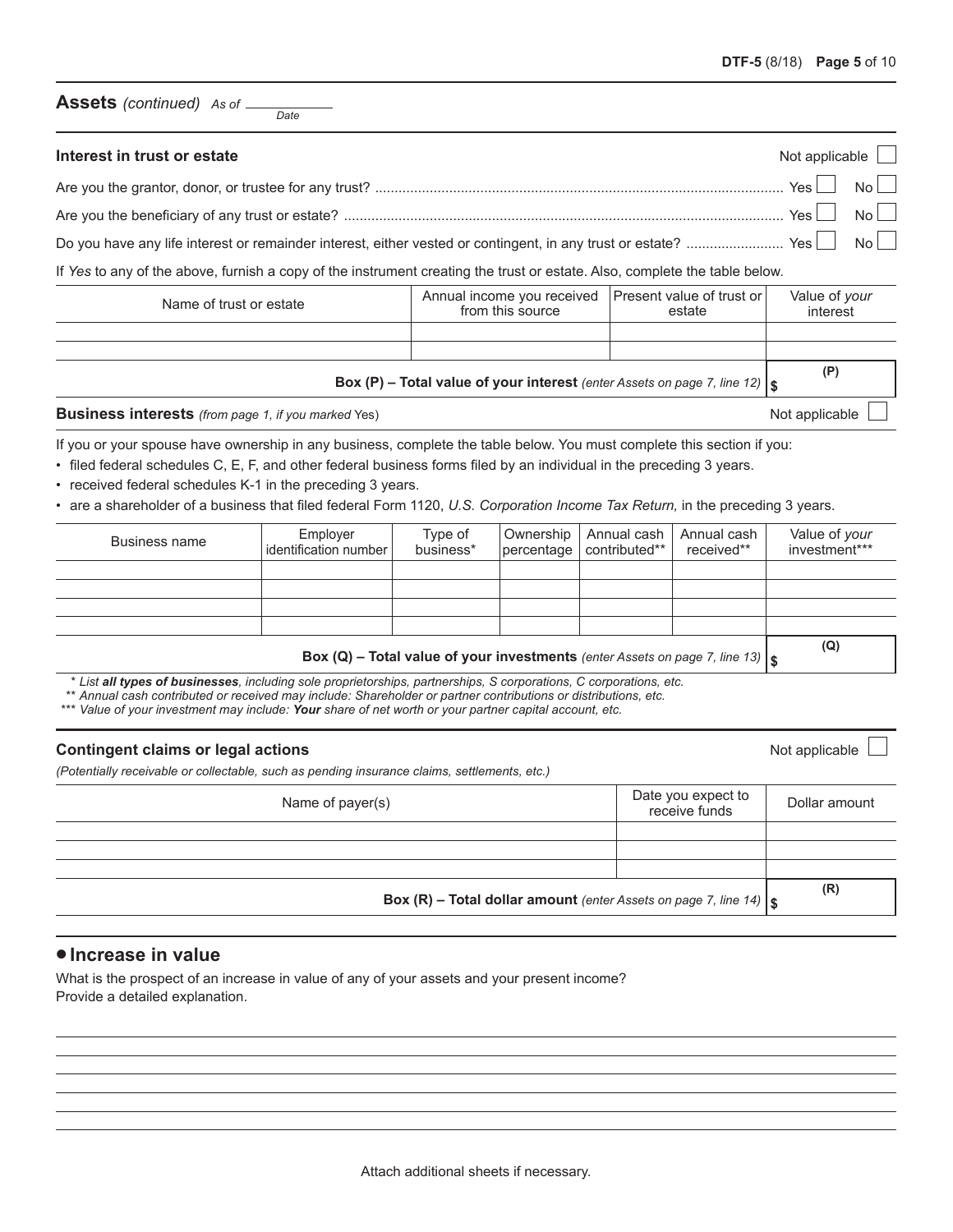## **• Disposal of assets** Not applicable

Did you transfer any assets with a fair market value of \$500.00 or more during the period beginning with the start of your proposal's tax period and the present? ..................................................................................................... Yes No

If *Yes*, attach a copy of the applicable transfer document (i.e. sales agreement, closing statement, HUD-1 statement, etc.).

Also complete the table below. List **all** applicable transactions, including:

- transfer or sale of real estate
- transfer or sale of business interests
- assets that were transferred for **less than** fair market value
- disposal of any of the above

Asset type and description Relationship of transferee Dollar amount you received Fair market value when transferred Date of transfer

**• Judgments** *As of Date*

Not applicable

| Name of creditor(s)                                                                  | Date recorded | Where recorded | Dollar amount of<br>judgment filed | Current balance<br>due on judgment |
|--------------------------------------------------------------------------------------|---------------|----------------|------------------------------------|------------------------------------|
|                                                                                      |               |                |                                    |                                    |
|                                                                                      |               |                |                                    |                                    |
|                                                                                      |               |                |                                    |                                    |
|                                                                                      |               |                |                                    |                                    |
|                                                                                      |               |                |                                    |                                    |
|                                                                                      |               |                |                                    |                                    |
|                                                                                      |               |                |                                    |                                    |
|                                                                                      |               |                |                                    |                                    |
| Box (S) - Total balance due on judgments (enter Liability on page 7, line 22) $ $ \$ |               |                |                                    | (S)                                |

| <b>Bankruptcy</b> | Not applicable $\Box$ |  |
|-------------------|-----------------------|--|
|                   | $\cdot$ Yes No        |  |
|                   |                       |  |

| <b>Unlawful activities</b>                                                                                                                                                                                                                          | Not applicable |                |
|-----------------------------------------------------------------------------------------------------------------------------------------------------------------------------------------------------------------------------------------------------|----------------|----------------|
| Is the liability you are trying to compromise related to a crime for which you pleaded or were found guilty?  Yes $\Box$ No $\Box$                                                                                                                  |                |                |
| Have you (or any one of you) been convicted of any crime involving unlawful possession or acquisition of property                                                                                                                                   | $Yes$ $\Box$   | N <sub>0</sub> |
| Are you the subject of, or defendant in, any pending criminal or grand jury action or proceeding which may involve<br>or affect in any way, your right, title, or interest to any real or personal property whether or not listed herein?  Yes   No |                |                |
| If Yes to any of the above, provide details:                                                                                                                                                                                                        |                |                |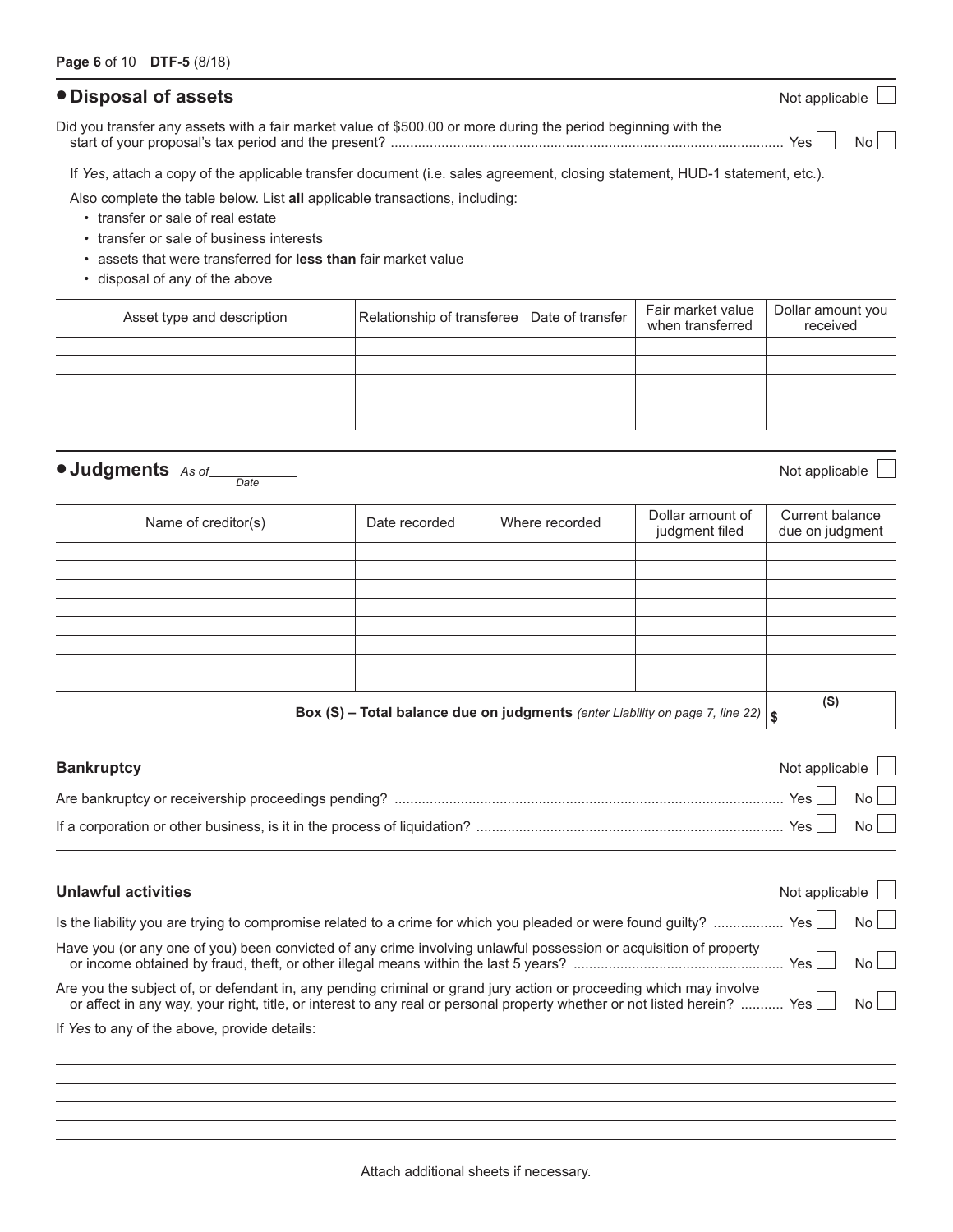| • Statement of assets and liabilities As of | Date |  |
|---------------------------------------------|------|--|
|---------------------------------------------|------|--|

**Values** (from pages 2 through 6)

| <b>Assets</b> |                                                                                  | <b>Amount</b> |
|---------------|----------------------------------------------------------------------------------|---------------|
|               | 1. Cash on hand (from page 2, Box (A))                                           |               |
| 2.            | Bank accounts (from page 2, Box (B))                                             |               |
|               | 3. Brokerage accounts (from page 2, Box (C))                                     |               |
|               | 4. Retirement accounts (from page 2, Box (D))                                    |               |
| 5.            | Cash value of life insurance (from page 2, Box (E))                              |               |
|               | 6. Accounts receivable (from page 3, Box (F))                                    |               |
|               | 7. Inventory (from page 3, Box (G))                                              |               |
|               | 8. Notes receivable (from page 3, Box (H))                                       |               |
|               | 9. Valuable items (from page 3, Box (I))                                         |               |
| 10.           | Real estate (from page 4, Box (K))                                               |               |
|               | 11. Vehicles (from page 4, Box (N))                                              |               |
| 12.           | Interest in trust or estate (from page 5, Box (P))                               |               |
| 13.           | Business interests (from page 5, Box (Q))                                        |               |
| 14.           | Contingent claims or legal actions, receivable (from page 5, Box (R))            |               |
| 15.           | Other assets (list)                                                              |               |
|               |                                                                                  |               |
|               |                                                                                  |               |
|               |                                                                                  |               |
|               |                                                                                  |               |
|               |                                                                                  |               |
|               |                                                                                  |               |
|               |                                                                                  |               |
|               |                                                                                  |               |
|               |                                                                                  |               |
|               |                                                                                  |               |
|               |                                                                                  |               |
|               |                                                                                  |               |
|               | <b>Total assets</b>                                                              | \$            |
|               | <b>Liabilities</b>                                                               | <b>Amount</b> |
|               |                                                                                  |               |
|               | 16. New York State tax liabilities (not already included in Judgments on page 6) |               |
|               | 17. Federal tax liabilities (not already included in Judgments on page 6)        |               |
|               | 18. Loans against valuable items (from page 3, Box (J))                          |               |
|               | 19. Mortgage balances (from page 4, Box (L))                                     |               |
|               | 20. Unpaid property taxes (from page 4, Box (M))                                 |               |
|               | 21. Loans against vehicles (from page 4, Box (O))                                |               |
|               | 22. Balance due on judgments (from page 6, Box (S))                              |               |
|               | 23. Accounts payable                                                             |               |
|               | 24. Credit card balances payable                                                 |               |
|               | 25. Notes payable                                                                |               |
|               | 26. Contingent claims and legal actions payable                                  |               |
|               | 27. Other liabilities (list)                                                     |               |
|               |                                                                                  |               |
|               |                                                                                  |               |
|               |                                                                                  |               |
|               |                                                                                  |               |
|               |                                                                                  |               |
|               |                                                                                  |               |
|               |                                                                                  |               |
|               |                                                                                  |               |
|               |                                                                                  |               |
|               | <b>Total liabilities</b>                                                         | \$            |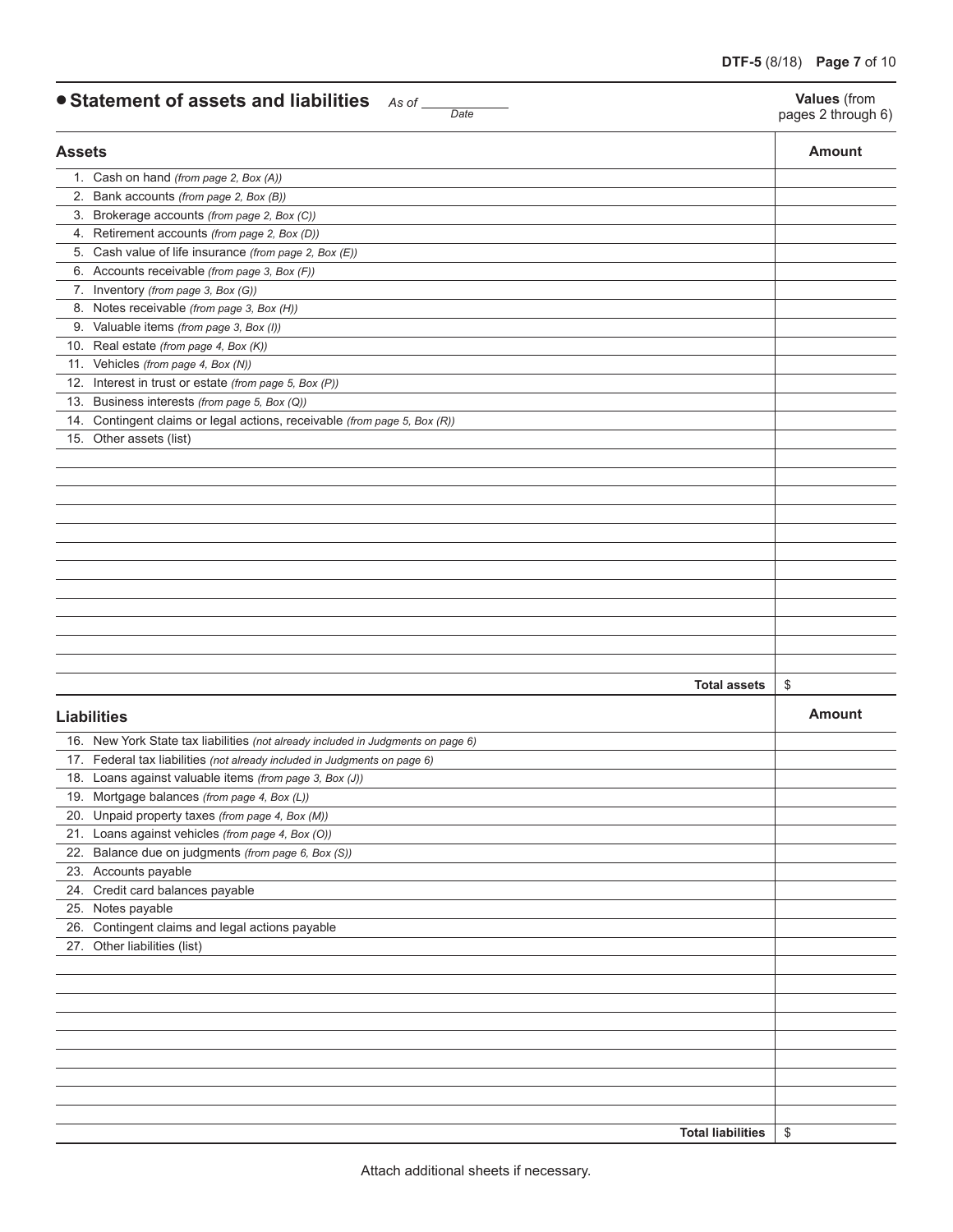# **• Household income and expenses – individual**

Enter your household's gross **monthly** income, including income from you, your spouse, significant other, children, and others who contribute to the household.

| Monthly gross receipts or income                                                                                                                                                          | Name of source                     | <b>Amount</b> |
|-------------------------------------------------------------------------------------------------------------------------------------------------------------------------------------------|------------------------------------|---------------|
| Salaries, wages, commissions of applicant(s)                                                                                                                                              |                                    |               |
| Salaries, wages, commissions of household members                                                                                                                                         |                                    |               |
| <b>Dividends</b>                                                                                                                                                                          |                                    |               |
| Interest                                                                                                                                                                                  |                                    |               |
| Net business income from all sole proprietorships and single-member LLCs (from<br>federal schedule Cs)                                                                                    |                                    |               |
| Distributions from partnerships and S corporations (from your attached federal schedules K-1,<br>the partner or shareholder cash distributions you received on an average monthly basis)* |                                    |               |
| Net proceeds from sales of securities and other investments ((stocks, bonds, mutual funds,<br>real properties, etc.) on an average monthly basis)*                                        |                                    |               |
| Income from annuities and pensions                                                                                                                                                        |                                    |               |
| Income from rents and royalties                                                                                                                                                           |                                    |               |
| Income from trusts and estates                                                                                                                                                            |                                    |               |
| Social Security                                                                                                                                                                           |                                    |               |
| Welfare                                                                                                                                                                                   |                                    |               |
| Unemployment                                                                                                                                                                              |                                    |               |
| Gifts                                                                                                                                                                                     |                                    |               |
| Money from relatives                                                                                                                                                                      |                                    |               |
| Other income (list)                                                                                                                                                                       |                                    |               |
|                                                                                                                                                                                           |                                    |               |
|                                                                                                                                                                                           |                                    |               |
|                                                                                                                                                                                           |                                    |               |
|                                                                                                                                                                                           |                                    |               |
|                                                                                                                                                                                           | Total monthly household income:    | \$            |
| <b>Monthly expenses</b>                                                                                                                                                                   | To whom paid<br>(and relationship) | <b>Amount</b> |
| Food, clothing, and miscellaneous (such as housekeeping supplies, personal care products)*                                                                                                |                                    |               |
| Housing (rent or mortgage payment, plus property taxes, home insurance, maintenance, dues, or fees)                                                                                       |                                    |               |
| Utilities (electricity, gas, other fuels, trash collection, water, cable, phone)                                                                                                          |                                    |               |
| Vehicle loan and lease payments                                                                                                                                                           |                                    |               |
| Vehicle operating costs (maintenance, repairs, insurance, fuel, registrations, licenses, inspections,<br>parking, tolls, etc.)*                                                           |                                    |               |
| Public transportation costs (fares for mass transit such as bus, train, ferry, taxi, etc.)*                                                                                               |                                    |               |
| Health insurance premiums                                                                                                                                                                 |                                    |               |
| Out-of-pocket health care costs (prescription drugs, medical services, and medical supplies like<br>eyeglasses, hearing aids, etc.)*                                                      |                                    |               |
| Court-ordered payments (alimony, child support, etc.)                                                                                                                                     |                                    |               |
| Child or dependent care (daycare, home health care, etc.)                                                                                                                                 |                                    |               |
| Life insurance premiums                                                                                                                                                                   |                                    |               |
| Taxes (monthly cost of federal, state, and local tax, etc.)                                                                                                                               |                                    |               |
| Debt service payments (monthly payment for loans where you pledged an asset as collateral; do not<br>include payments on unsecured debt such as credit cards.)                            |                                    |               |
| Other expenses (list)                                                                                                                                                                     |                                    |               |
|                                                                                                                                                                                           |                                    |               |
|                                                                                                                                                                                           |                                    |               |
|                                                                                                                                                                                           |                                    |               |
|                                                                                                                                                                                           |                                    |               |
|                                                                                                                                                                                           |                                    |               |
|                                                                                                                                                                                           |                                    |               |
|                                                                                                                                                                                           | Total monthly household expenses:  | \$            |
|                                                                                                                                                                                           |                                    |               |

*\* You may provide reasonable estimates for certain income and expenses on an average monthly basis.*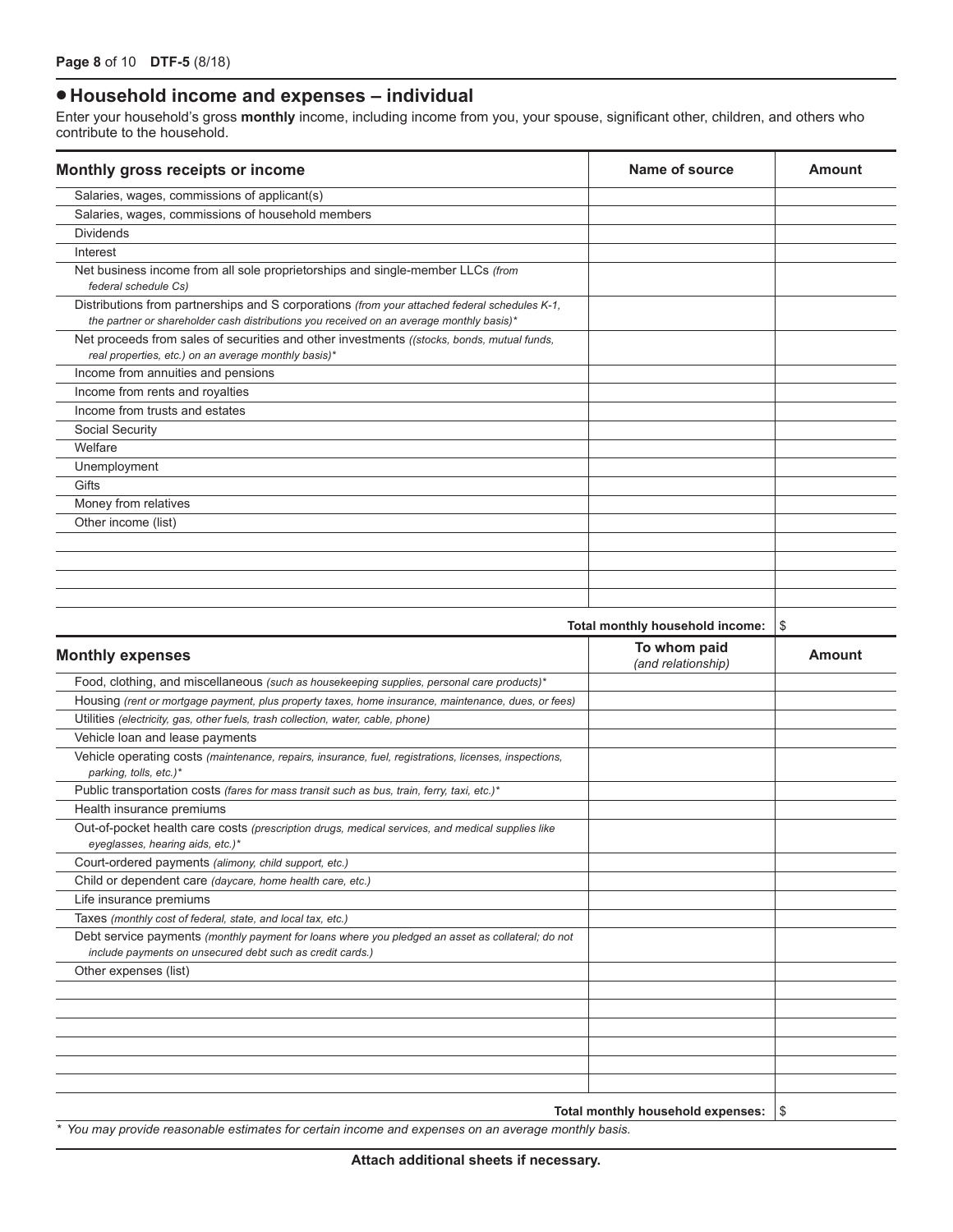## **•Income and expenses – business**

If this proposal is from a business, enter the information below for the **last two calendar (fiscal) years** and **most recent interim period (year-to-date)**. Attach a detailed statement of carryover and carryback loss intentions. If you do not intend to use this offset, attach a full explanation.

| <b>Gross receipts or income</b>                                                               | Year before last<br>$20$ $-$ | Last year<br>$20$ <sub>——</sub> | Most recent interim period<br>(year-to-date)<br>$_{\text{-}}$ , 20 $_{\text{-}}$ |
|-----------------------------------------------------------------------------------------------|------------------------------|---------------------------------|----------------------------------------------------------------------------------|
| Gross sales or receipts (net of returns and allowances)                                       |                              |                                 |                                                                                  |
| Less: Cost of goods sold                                                                      |                              |                                 |                                                                                  |
| <b>Gross profit</b>                                                                           |                              |                                 |                                                                                  |
| Dividend income                                                                               |                              |                                 |                                                                                  |
| Interest income                                                                               |                              |                                 |                                                                                  |
| Gross rents                                                                                   |                              |                                 |                                                                                  |
| Gross royalties                                                                               |                              |                                 |                                                                                  |
| Ordinary income (loss) from partnerships, estates and trusts, if applicable                   |                              |                                 |                                                                                  |
| Net farm profit (loss) (federal schedule F (Form 1040))                                       |                              |                                 |                                                                                  |
| Gains from sales of assets (federal Form 4797))                                               |                              |                                 |                                                                                  |
| Capital gain net income (federal schedule D (Form 1120))                                      |                              |                                 |                                                                                  |
| Other income (list)                                                                           |                              |                                 |                                                                                  |
|                                                                                               |                              |                                 |                                                                                  |
| <b>Total income</b>                                                                           | \$                           | \$                              | \$                                                                               |
|                                                                                               |                              |                                 | Most recent interim period                                                       |
| <b>Deductions</b>                                                                             | Year before last<br>$20$ $-$ | Last year<br>$20$ $-$           | (year-to-date)<br>$_{-}$ , 20 $_{-}$                                             |
| Compensation of officers                                                                      |                              |                                 |                                                                                  |
| Guaranteed payments to partners                                                               |                              |                                 |                                                                                  |
| Salaries and wages (not deducted elsewhere)                                                   |                              |                                 |                                                                                  |
| Pension, profit-sharing, retirement plans, etc.                                               |                              |                                 |                                                                                  |
| Employee benefit programs                                                                     |                              |                                 |                                                                                  |
| Rents                                                                                         |                              |                                 |                                                                                  |
| Repairs and maintenance                                                                       |                              |                                 |                                                                                  |
| <b>Taxes and licenses</b>                                                                     |                              |                                 |                                                                                  |
| Depreciation, amortization, depletion                                                         |                              |                                 |                                                                                  |
| Bad debts                                                                                     |                              |                                 |                                                                                  |
| Interest expense                                                                              |                              |                                 |                                                                                  |
| Contract labor, commissions, and fees paid                                                    |                              |                                 |                                                                                  |
| Legal and professional services                                                               |                              |                                 |                                                                                  |
| Car and truck expenses                                                                        |                              |                                 |                                                                                  |
| Travel, meals, and entertainment                                                              |                              |                                 |                                                                                  |
| Contributions, charitable giving                                                              |                              |                                 |                                                                                  |
| Other operating expenses (list)                                                               |                              |                                 |                                                                                  |
|                                                                                               |                              |                                 |                                                                                  |
| <b>Total deductions</b>                                                                       | \$                           | \$                              | \$                                                                               |
| Total capital contributed by shareholders, partners, or owners<br>of the business             | \$                           | \$                              | \$                                                                               |
| Total distributions or dividends paid to shareholders, partners, or<br>owners of the business | \$                           | \$                              | \$                                                                               |

**Annual benefit paid to principal officers and owners –** Enter the total annual benefit paid to each of the principal officers and owners of the business. Annual benefit may include, but not be limited to, the following sources: wages, guaranteed payments to partners, shareholder/partner distributions, management fees, commissions, and shareholder/partner loans received from the business.

| Name and title | o<br>∠៶ | റ | ററ |
|----------------|---------|---|----|
| , President    |         |   |    |
| Vice President |         |   |    |
| Treasurer      |         |   |    |
| Secretary      |         |   |    |
|                |         |   |    |
|                |         |   |    |